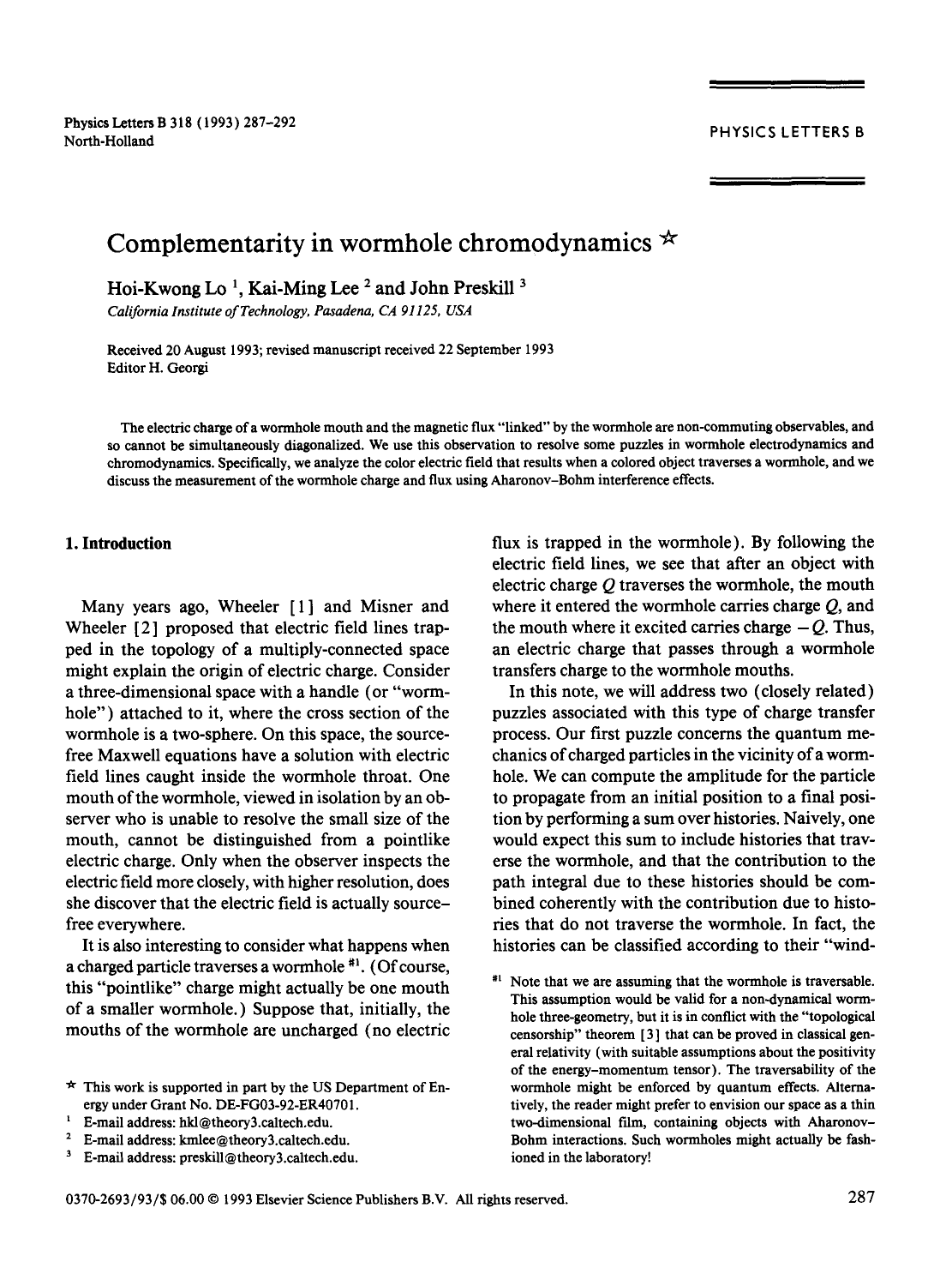ing number" around the wormhole, which can take any integer value, and one expects that all of the winding sectors should be combined coherently. Upon further reflection, though, one sees that, for charged particles, this naive expectation must be incorrect. Long after the final position of the particle has been detected, an observer can measure the charge of one of the wormhole mouths. If the mouth was uncharged initially, and carries charge *nQ* finally, then the observer concludes that the charged particle must have entered that mouth of the wormhole  $n$  times. Because the winding sectors are perfectly correlated with the charge transferred to the mouth, the amplitudes associated with different numbers of windings cannot interfere with one another. The puzzle in this case is to understand more clearly the mechanism that destroys the coherence of the different winding sectors.

Our second puzzle arises in a non-abelian gauge theory, such as quantum chromodynamics. Suppose that a wormhole initially carries no color charge, and consider what happens when a "red" quark traverses the wormhole. (We can give a gauge-invariant meaning to the notion that the quark is red by establishing a "quark bureau of standards" at some preferred location, and carefully preserving a standard red  $(R)$ quark, blue  $(B)$  quark, and yellow  $(Y)$  quark there. When we say that a quark at another location is red, we mean that if it is parallel transported back to the bureau of standards, its color matches that of the standard R quark. This notion is especially simple if we assume that there are no color magnetic fields, so that parallel transport is unaffected by smooth deformations of the path. ) An observer who watches the red quark enter one mouth of the wormhole concludes that the mouth becomes a red source of color electric field  $*2$ . But the other mouth of the wormhole is initially in a color-singlet state, and it cannot suddenly acquire a long-range color electric field as the quark emerges from the mouth. Thus, after the traversal, the quark and mouth must be in the color-singlet state

$$
\frac{1}{\sqrt{3}} (|R\rangle_{\text{quark}} \otimes |\bar{R}\rangle_{\text{mouth}} + |B\rangle_{\text{quark}} \otimes |\bar{B}\rangle_{\text{mouth}} + |Y\rangle_{\text{quark}} \otimes |\bar{Y}\rangle_{\text{mouth}}).
$$
 (1)

The puzzle in this case is to understand why the quark that emerges from the wormhole is not simply in the color state  $\langle R \rangle$ , and how the correlation between the color of the quark and the color of the mouth is established.

The resolution of these puzzles involves some peculiar features of the Aharonov-Bohm effect [ 4 ] on non-simply connected manifolds. The essential conccpt is the magnetic flux "linked" by the wormhole. If a particle with charge  $Q$  is carried around a closed path that traverses a wormhole (in a  $U(1)$  gauge theory), it in general acquires an Aharonov-Bohm phase  $exp(iQ\Phi)$ , where  $\Phi$  is the flux associated with the path. (This flux is defined modulo the flux quantum  $\Phi_0 = 2\pi/e$ , where e is the charge quantum.) If magnetic field strengths vanish everywhere, this flux is a topological invariant, unchanged by smooth deformations of the path. The crucial point is that the flux  $\Phi$  and the charge of a wormhole mouth are complementary observables – if the mouth has a definite charge (like zero), then the flux does not take a definite value. Summing over the different possible values of the flux generates the decoherence of the winding sectors described above, and also (in the nonabelian case) causes the red quark that traverses the wormhole to emerge in the state eq. ( I ).

#### **2. Wormhole complementarity**

Let us now analyze these Aharonov-Bohm interactions in greater detail. We will use a notation that is appropriate when the gauge group  $G$  is a finite group. This will serve to remind the reader that our analysis applies to the case of a *local discrete symmetry* [5-7]. For the case of a continuous gauge group, one need only replace sums by integrals in some of the expressions below. When the gauge group is discrete (and also when it is continuous), the electric charge of an object, including a wormhole mouth, can be measured in principle by scattering a loop of *cosmic string* (or a closed magnetic solenoid) off of the object. For ease of visualization, we will carry out our explicit analysis for the case of two spatial di-

<sup>#2</sup> We are assuming that the wormhole is being examined on a sufficiently short distance scale that the effects of color confinement can be neglected.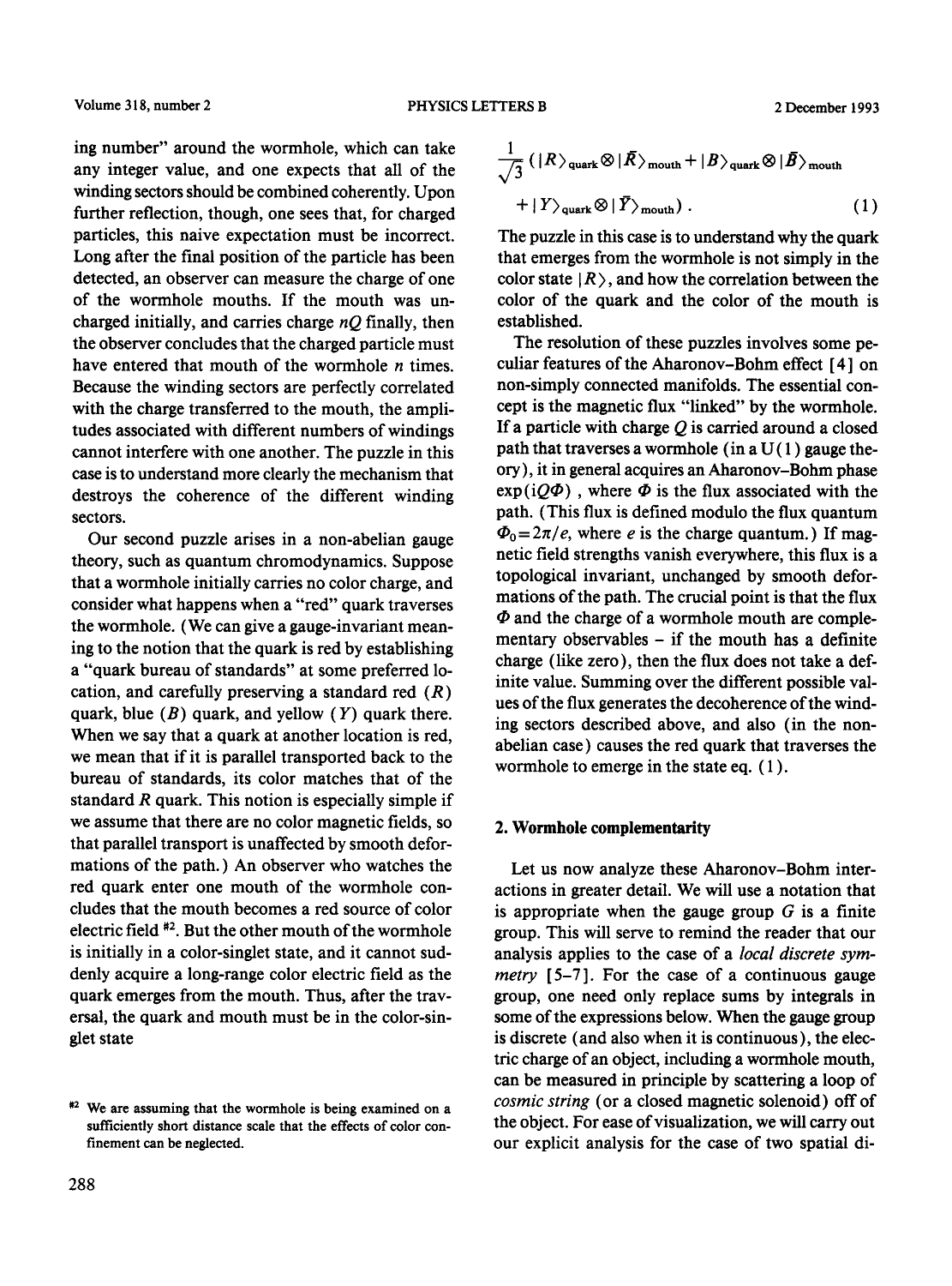mensions, so that charges are measured by scattering magnetic vortices. The analysis in three spatial dimensions is similar.

There are actually two types of topological magnetic flux associated with a wormhole in two spatial dimensions, for there are two topologically distinct paths for which Aharonov-Bohm phases can be measured, as shown in fig. 1. The path  $\alpha$  encloses one mouth of the wormhole, and we will denote the group element associated with parallel transport around this path as  $a \in G$ . The path  $\beta$  passes through both wormhole mouths, and we denote the associated group element as  $b \in G$ . We refer to these group elements as the  $\alpha$ -flux and  $\beta$ -flux of the wormhole, and denote the corresponding quantum state of the wormhole as  $|a|$ ,  $b$  wormhole.

(In three spatial dimensions, we may wish to consider a wormhole that has the topology of  $M \times R$ , where M is a Riemann surface. In the case most commonly of interest, M is a two-sphere; in that case, there is no non-contractible path that "wraps around" one mouth of the wormhole, and hence there is no topological  $\alpha$ -flux.)

Now, we can measure the *electric* charge of a wormhole mouth by winding a vortex around the mouth, and observing the Aharonov-Bohm phase acquired by the vortex. However, winding the vortex around the mouth will also change the state  $|a, b \rangle$  of the wormhole. For our purposes, it will be sufficient to consider the special case in which  $a = e$ , the identity. (A more general analysis of non-abelian Aharonov-Bohm interactions on topologically nontrivial spaces can found in ref. [8].) As shown in fig. 2, we may enclose the vortex with a closed path  $\gamma$ ; we denote the group element associated with transport around  $\gamma$  as  $h \in G$ , and refer to it as the flux of the vortex. As the



Fig. 1. Two non-contractible paths  $\alpha$  (a) and  $\beta$  (b), beginning and ending at an arbitrarily chosen basepoint  $x_0$ , on the wormhole geometry. The group elements associated with parallel transport around these paths are the  $\alpha$ -flux and  $\beta$ -flux of the wormhole.



Fig. 2. A vortex winds around one mouth of the wormhole, as shown in (a). If the path  $\beta\gamma^{-1}$  shown in (b) is deformed during the winding of the vortex, so that the vortex never crosses the path,  $\beta \gamma^{-1}$  evolves to the path  $\beta$ .

vortex winds counterclockwise around the wormhole mouth, the path  $\beta \gamma^{-1}$  is deformed to  $\beta$ . (Here,  $\beta \gamma^{-1}$ denotes the path that is obtained by tracing  $\gamma^{-1}$  first, followed by  $\beta$ .) Thus, when the vortex winds around the mouth, the flux associated with  $\beta\gamma^{-1}$  *before* the winding becomes the flux associated with  $\beta$  after the winding; we conclude that the state of wormhole and vortex is modified according to

$$
\langle e, b \rangle_{\text{wormhole}} \otimes |h \rangle_{\text{vortex}} \rightarrow \langle e, bh^{-1} \rangle_{\text{wormhole}} \otimes |h \rangle_{\text{vortex}}.
$$
\n(2)

Eq. (2) is the centerpiece of our analysis. It says that if the wormhole is in the "flux eigenstate"  $|e, b\rangle$ , then any attempt to use Aharonov-Bohm interference to measure the electric charge of one mouth is doomed to failure. If we scatter a vortex off of the mouth (with vortex flux  $h \neq e$ , whether the vortex passed to the left or the right of the mouth is perfectly correlated with the state of the wormhole, and therefore no interference is seen; the probability distribution of the scattered vortex is the incoherent sum of the probability distributions for vortices that pass to the left and pass to the right.

However, by superposing the wormhole states of definite  $\beta$ -flux, we can construct states with definite charge. (We need only decompose the regular representation of G into irreducible representations.) In particular, in the state

$$
|0\rangle_{\text{wormhole}} = \frac{1}{\sqrt{n_{\text{G}}}} \sum_{b \in \text{G}} |e, b\rangle_{\text{wormhole}}
$$
 (3)

(where  $n_G$  is the order of the group G), each mouth of the wormhole has zero charge. To see this, consider carrying the h-vortex around one mouth of this wormhole. It is easy to see that the state of the wormhole is unmodified, so that the Aharonov-Bohm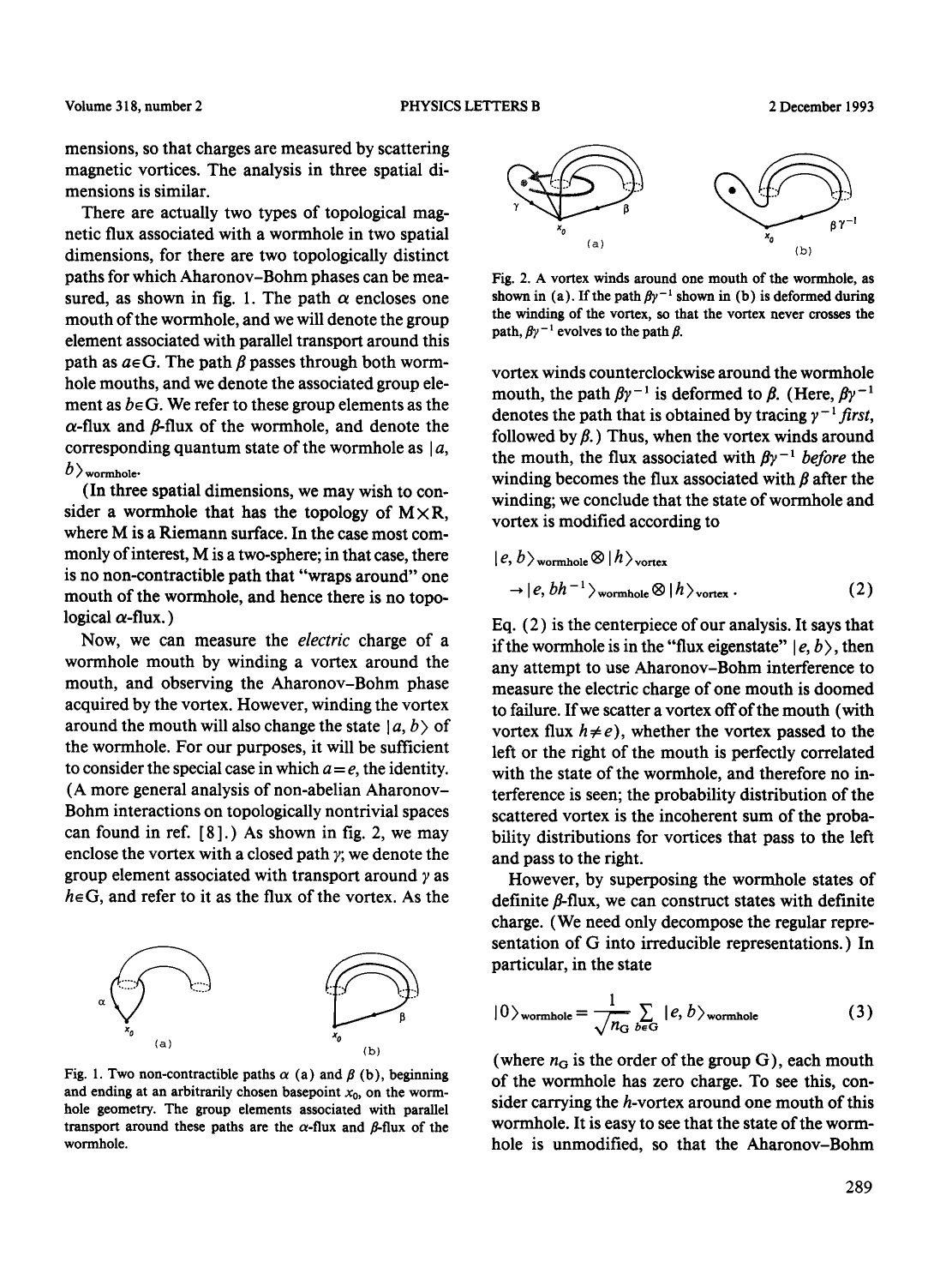phase acquired by the vortex is trivial. On the other hand, suppose that we try to measure the  $\beta$ -flux of the wormhole by carrying a charged particle along the path  $\beta$ . Let us denote the initial state of the particle as  $|v\rangle$ <sub>particle</sub>, and let (v) be the irreducible representation of G according to which the state transforms. Then if we carry this particle around the path  $\beta$  where the wormhole is initially in the state  $|0\rangle$ <sub>wormhole</sub>, the state of particle and wormhole is modified according to

$$
|\text{initial}\rangle \equiv |v\rangle_{\text{particle}} \otimes |0\rangle_{\text{wormhole}}
$$
  
\n
$$
\rightarrow |\text{final}\rangle
$$
  
\n
$$
\equiv \frac{1}{\sqrt{n_{\text{G}}} \sum_{b \in \text{G}} D^{(\nu)}(b) |v\rangle_{\text{particle}} \otimes |e, b\rangle_{\text{wormhole}}},
$$
\n(4)

thus the overlap of the final state with the initial state is

$$
\langle \text{final} | \text{initial} \rangle = \frac{1}{n_{\text{G}}} \sum_{b \in \text{G}} \langle v | D^{(\nu)}(b) | v \rangle
$$
  
= 1, if  $(\nu)$  = trivial,  
= 0, otherwise. (5)

Unless  $(v)$  is trivial, the state of the particle that has been carried through the wormhole is orthogonal to the original state. Hence we recover our earlier conclusion that, for charged particles propagating on the wormhole geometry, paths that traverse the wormhole add incoherently with paths that do not.

We see that the wormhole cannot simultaneously have a definite  $\beta$ -flux and a definite charge. We call this property "wormhole complementarity". It is intimately related to the complementarity connection between magnetic and electric flux that was first emphasized by 't Hooft [ 9 ], and was generalized to the non-abelian case in ref. [10].

By decomposing the regular representation eq. (2) into irreducible representations, we obtain states in which the wormhole *mouth* has a definite charge. The charge of a mouth should not be confused with the "Cheshire charge" [6,11] carried by the whole wormhole. To measure the charge of the whole wormhole, we would wind a vortex around *both*  mouths of the wormhole. In this process, the state of vortex and wormhole is modified according to [ 8 ]

$$
|a, b\rangle_{\text{wormhole}} \otimes |h\rangle_{\text{vortex}}
$$
  
\n
$$
\rightarrow |hah^{-1}, hbh^{-1}\rangle_{\text{wormhole}}
$$
  
\n
$$
\otimes |h(aba^{-1}b^{-1})h(aba^{-1}b^{-1})^{-1}h^{-1}\rangle_{\text{vortex}}.
$$
  
\n(6)

Note that  $aba^{-1}b^{-1}$  is the "total flux" of the wormhole, the flux associated with a path that encloses both mouths. Charge measurement is possible only if the initial and final vortex states are not orthogonal, so that interference can occur. Therefore, the flux  $h$  of the vortex must commute with the total flux of the wormhole - the charge that can be detected is actually a representation of N( $aba^{-1}b^{-1}$ ), the centralizer of the total flux [ 12,6,11 ]. States of definite Cheshire charge are obtained by decomposing the wormhole states  $| a, b \rangle$  into states that transform irreducibly under the action eq. (6), where  $h \in$  $N(aba^{-1}b^{-1}).$ 

Of course, to an observer with poor resolution, the wormhole mouths look like pointlike particles, and the Cheshire charge of the wormhole coincides with the Cheshire charge of vortex pairs that has been discussed elsewhere [10,13,14]. For example, if  $b = e$ then the mouths appear to be a vortex with flux  $a$  and an anti-vortex with flux  $a^{-1}$ . In the case  $a = e$  that we have considered, neither wormhole mouth carries any flux, and the states  $|e, b\rangle$  wormhole are transformed as

$$
|e, b\rangle_{\text{wormhole}} \otimes |h\rangle_{\text{vortex}}
$$
  
\n
$$
\rightarrow |e, hbh^{-1}\rangle_{\text{wormhole}} \otimes |h\rangle_{\text{vortex}}
$$
 (7)

when the vortex winds around the wormhole. The states of definite Cheshire charge are obtained by superposing the flux eigenstates  $|e, b\rangle$ <sub>wormhole</sub>, with b taking values in a particular conjugacy class of G. Specifically the states

$$
|0, [b]\rangle_{\text{wormhole}} = \frac{1}{\sqrt{n_{\{b\}}}} \sum_{b' \in [b]} |e, b'\rangle_{\text{wormhole}} \qquad (8)
$$

(where  $[b]$  denotes the class containing b, and  $n_{\text{th}}$ ) is the order of that class) have trivial total charge, although each wormhole mouth carries charge in these states.

The peculiar behavior we found for Aharonov-Bohm scattering off of a wormhole mouth, when the wormhole is in a flux eigenstate, can be given a more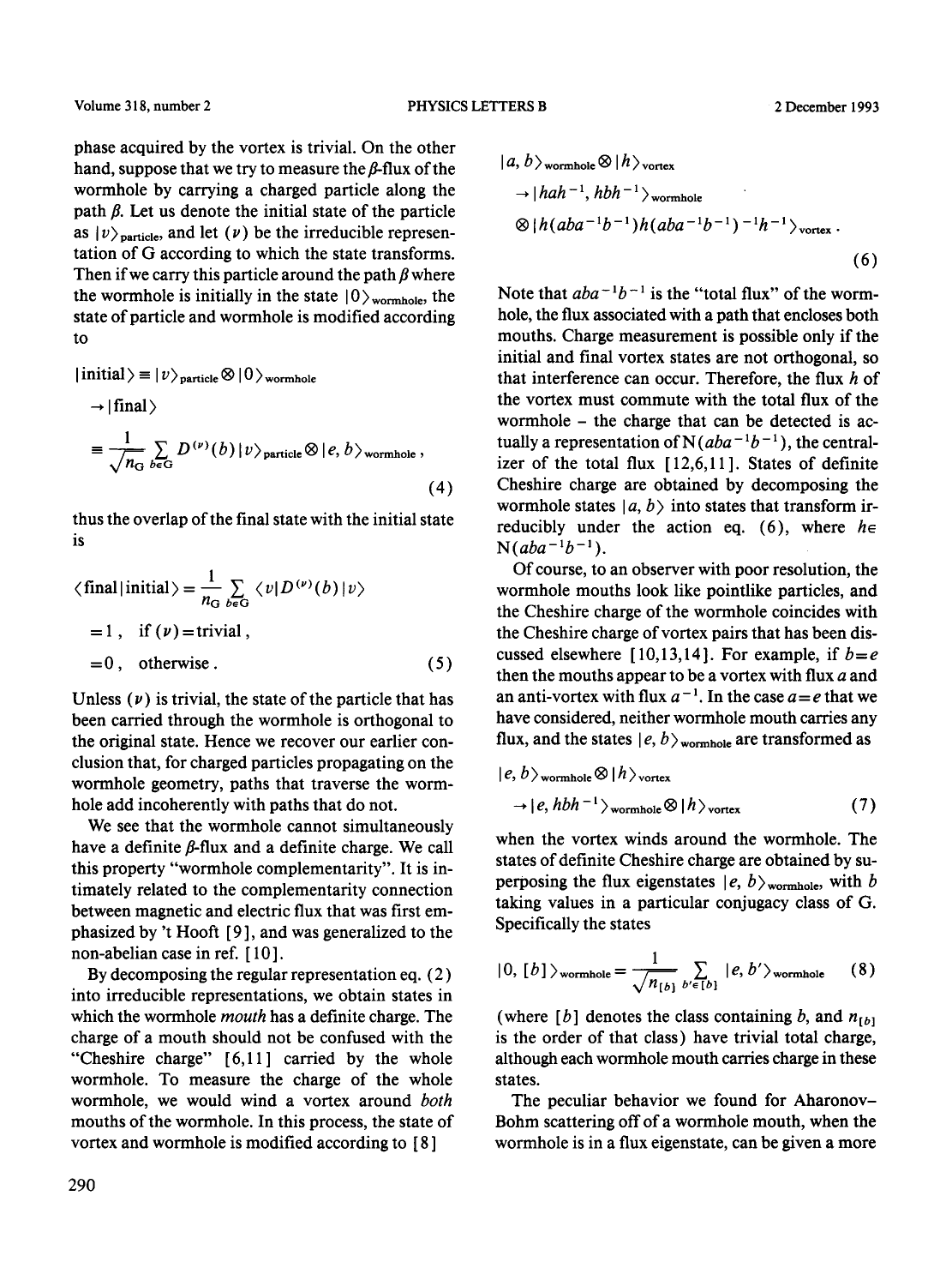conventional interpretation if we think of the wormhole as a pair of charged particles in a particular (correlated) state. For example, the flux eigenstate  $|e|$ ,  $e$ <sub>wormhole</sub> can be decomposed as

$$
|e, e\rangle_{\text{wormhole}} \equiv |0, [e]\rangle_{\text{wormhole}}
$$
  
= 
$$
\sum_{\nu} C_{\nu} \sum_{i} \frac{1}{\sqrt{n_{\nu}}} |e_{i}, \nu\rangle \otimes |e_{i}^{*}, \nu\rangle,
$$
  

$$
\sum_{\nu} |C_{\nu}|^{2} = 1,
$$
 (9)

where the  $|e_i, v\rangle$  are a basis for the space on which the irreducible representation ( $\nu$ ) acts, and  $n_{\nu}$  is the dimension of this representation. This is a superposition of states in which the two particles (the mouths) have nontrivial charges, and are in a combined state of trivial charge. Experiments involving one of the mouths are described by a mixed density matrix of the form

$$
\rho = \sum_{\nu} |C_{\nu}|^2 \frac{1}{n_{\nu}} \mathbf{1}_{\nu}, \qquad (10)
$$

and Aharonov-Bohm scattering of the h-vortex off the mouth enables us to measure

$$
\begin{aligned} \text{tr } D(h)\rho &= \sum_{\nu} |C_{\nu}|^2 \frac{1}{n_{\nu}} \chi^{(\nu)}(h) \\ &= 1 \,, \quad h = e \,, \\ &= 0 \,, \quad \text{otherwise} \,, \end{aligned} \tag{11}
$$

where  $\chi^{(\nu)}$  denotes the character of the representation. (The second equality in eq. ( 11 ) follows from the property eq. (2).) From the group orthogonality relations, we see that  $|C_{\nu}|^2 = n_{\nu}^2/n_{\rm G}$ . Thus Aharonov-Bohm scattering enables us to determine the probability that the wormhole mouth carries charge  $(v)$ , but does not determine the relative phases of the  $C_{\nu}$  [13]. When we think of it as a point particle, the unusual thing about a wormhole mouth is that it is natural to consider a state such that the mouth is in a superposition of particle states with different gauge charges.

### **3. Charge transfer**

Now let us suppose that, after the wormhole in the initial state  $|0\rangle$ <sub>wormhole</sub> is traversed by the charged particle in the initial state  $|v\rangle$ <sub>particle</sub>, we attempt again to measure the charges of the two mouths. If an  $h$ vortex is carried around the mouth that the charged particle *entered,* then the state of wormhole, particle, and vortex is modified according to

$$
\frac{1}{\sqrt{n_{\rm G}}} \sum_{b \in \rm G} D^{(\nu)}(b) | \nu \rangle_{\text{particle}}
$$
\n
$$
\otimes |e, b \rangle_{\text{wormhole}} \otimes |h \rangle_{\text{vortex}}
$$
\n
$$
\rightarrow \frac{1}{\sqrt{n_{\rm G}}} \sum_{b \in \rm G} D^{(\nu)}(b) | \nu \rangle_{\text{particle}}
$$
\n
$$
\otimes |e, bh^{-1} \rangle_{\text{wormhole}} \otimes |h \rangle_{\text{vortex}} , \qquad (12)
$$

so that the overlap of the initial state with the final state is

overlap=
$$
\frac{1}{n_G} \sum_{b,b' \in G} \langle v|D^{(\nu)}(b')^{-1}D^{(\nu)}(b)|v\rangle
$$
  
\n $\langle e, b'|e, bh^{-1}\rangle$   
\n $= \langle v|D^{(\nu)}(h)|v\rangle$ . (13)

This is exactly the same as the overlap we would have obtained if the vortex had been carried around the initial charged particle. Thus, as we anticipated, the charge of the particle has been transferred to the mouth of the wormhole.

But if we measure instead the charge of the *other*  mouth, we obtain a rather different result. It is actually most instructive to consider carrying the hvortex around *both* the charged particle and the other wormhole mouth. A variant of the argument given earlier shows that carrying the vortex counterclockwise around this mouth changes the wormhole state  $\vert e, b \rangle$  to  $\vert e, hb \rangle$ . We thus find that the state of wormhole, particle, and vortex is modified according to

$$
\frac{1}{\sqrt{n_{\rm G}}}\sum_{b\in{\rm G}}D^{(\nu)}(b)|\nu\rangle_{\rm particle}
$$
  

$$
\otimes |e, b\rangle_{\rm wormhole}\otimes|h\rangle_{\rm vortex}
$$
  

$$
\rightarrow \frac{1}{\sqrt{n_{\rm G}}}\sum_{b\in{\rm G}}D^{(\nu)}(h)D^{(\nu)}(b)|\nu\rangle_{\rm particle}
$$
  

$$
\otimes |e, hb\rangle_{\rm wormhole}\otimes|h\rangle_{\rm vortex},
$$
 (14)

and that the overlap of the initial state with the final state is